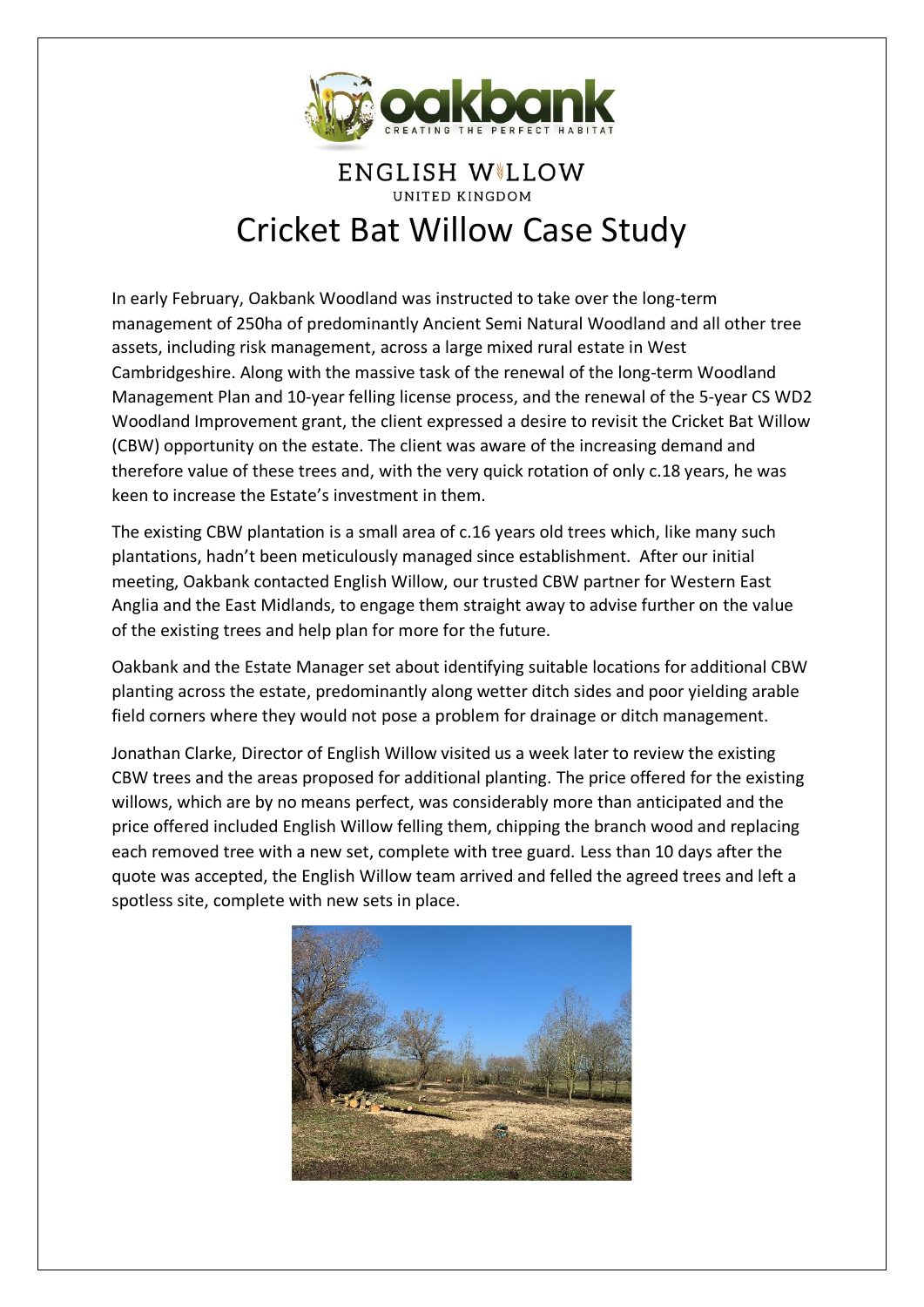

## ENGLISH W\LLOW UNITED KINGDOM



Photo 1. Showing trees removed, those left to grow on for a year or two more, chipped branch wood and replacement sets / tubes. Spotless sight, I think you will agree!



Photo 2. Max, our Graduate Woodland Consultant who was integral to the process, standing next to the next generation of CBW on the Estate.